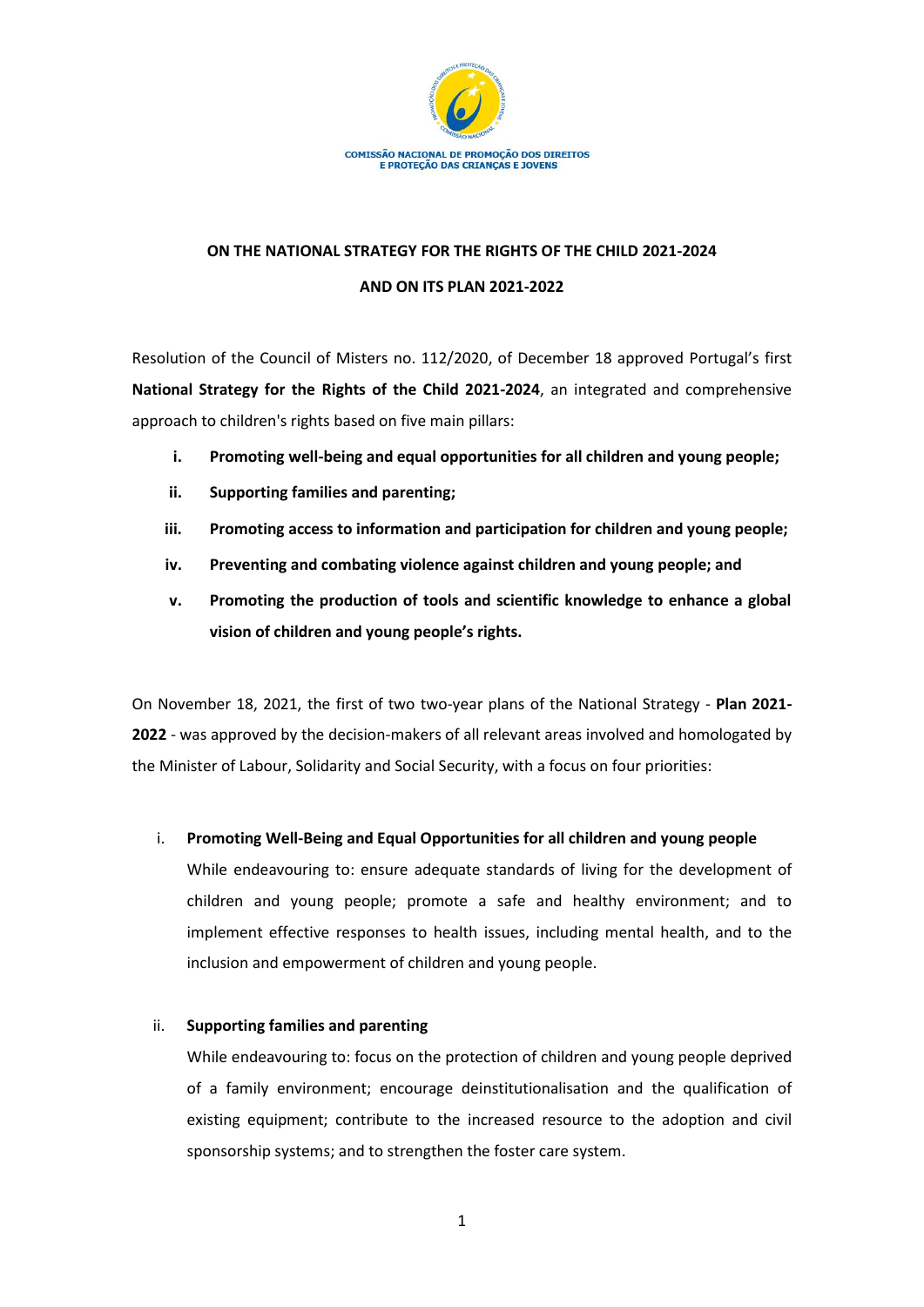

## iii. **Promoting access to information and participation for children and young people**

While endeavouring to: promote information and knowledge among children and young people about their rights; and to ensure adequate training for professionals who interact with children and young people on a systematic basis in the education, judicial, health and social security systems.

### iv. **Preventing and combating violence against children and young people**

While endeavouring to: achieve the implementation of strategic objectives within the scope of the prevention and combat of all forms of violence, in several contexts, namely at school, at home, in the different communities in which children and young people participate, including in the digital environment.

**Plan 2021-2022** features the following highlights:

- Strengthening prevention and intervention strategies regarding intrafamily violence including abuse committed in the context of domestic violence -, namely through the training of professionals in the promotion and protection system and raising the awareness of children and young people towards the issue of violence against children;
- Preventing and combating all other forms of violence against children and young people or perpetrated by them, including exploitation, trafficking, early and forced marriage and female genital mutilation, namely through the implementation of the action protocol for the prevention, detection and protection of child victims of trafficking in human beings and as described therein;
- Approval of the National Plan for the Protection of Children and Young People in Sports, including the establishment of the role of Child Safeguarding Officers (CSO) under a joint project of the European Union (EU) and the Council of Europe (CoE) aimed at providing resources to all those who play a role in ensuring a safe